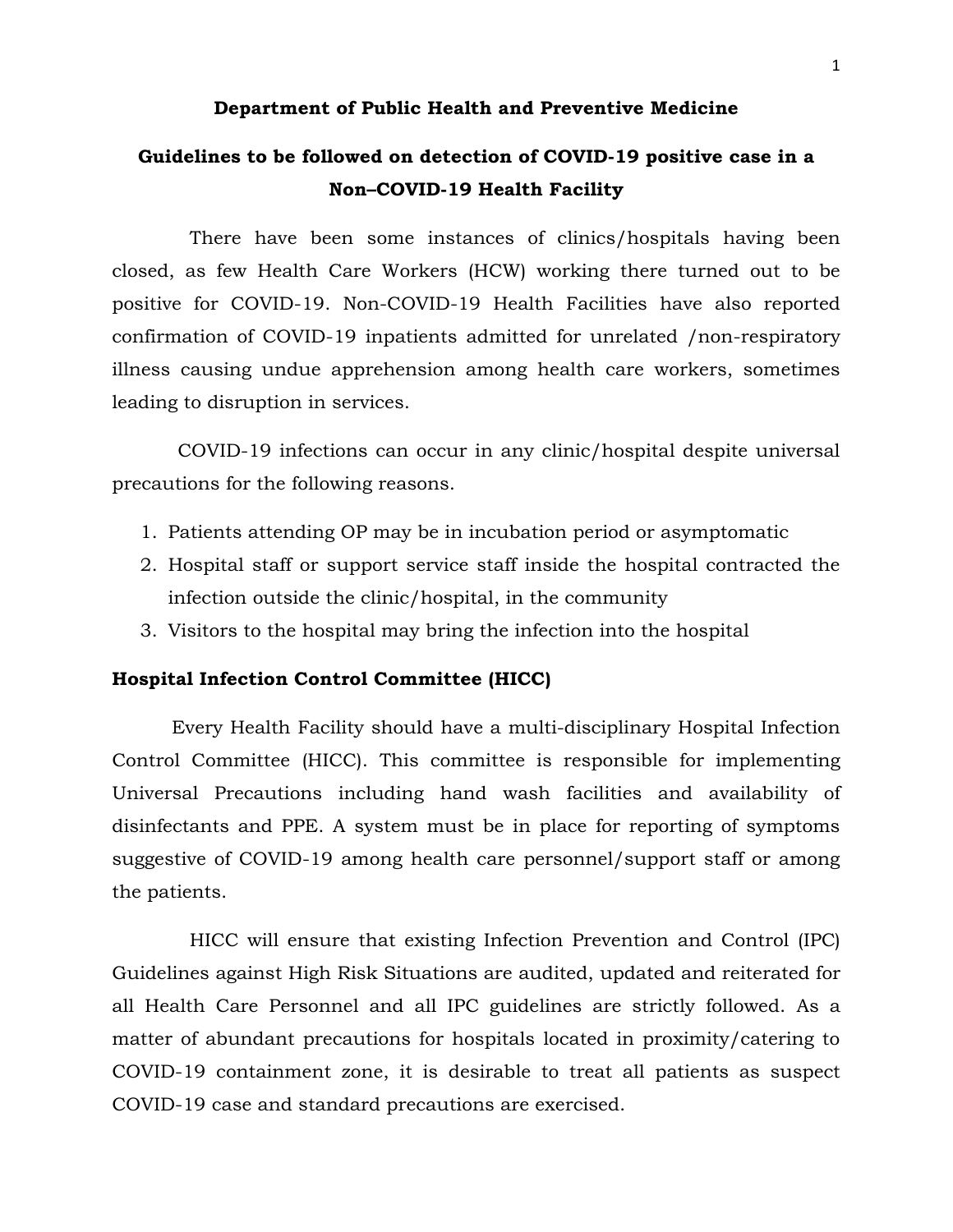#### **Salient Features of Infection Prevention and Control (IPC) Measures**

- 1. Training to all employees including an overview of COVID-19, hand hygiene, respiratory etiquette, standard precautions and COVID-19 transmission-based precautions, with focus on cleaning of surfaces frequently touched by hands.
- 2. Regular information sessions for outpatients and inpatients
- 3. Regular audit of IPC measures particularly hand hygiene compliance and provide feedback to employees
- 4. Availability of hand wash soap and water and adequate supplies of alcohol-based hand-rub at all entrances, exits and points of care.
- 5. Posters/signages around the facility targeting employees, patients, support staff, visitors and others.
- 6. Separate area must be earmarked for fever cases.
- 7. In OPD room, at least two metre distance should be maintained to limit close contact between triage staff and potentially infectious patient
- 8. Every hospital should produce Alcohol Based Hand Sanitiser for their use.
- 9. All visitors should be screened for Influenza Like Illness (ILI) and only one visitor should be allowed. Alternative modes of communication like telephones, video calls may be used.
- 10. Physical distancing should be maintained among patients, staff and others.
- 11. All staff should confine movement within their respective department/ service area only. They should not unnecessarily move around in the facility.
- 12. Only wet mopping should be used for hospital cleaning.
- 13. Surface cleaning practices with 5 percent lysol, one percent hypochlorite solutions should be used. Power sprayers should be used outside, knapsack sprayers inside and hand-held sprayers at all nursing stations and point of care locations.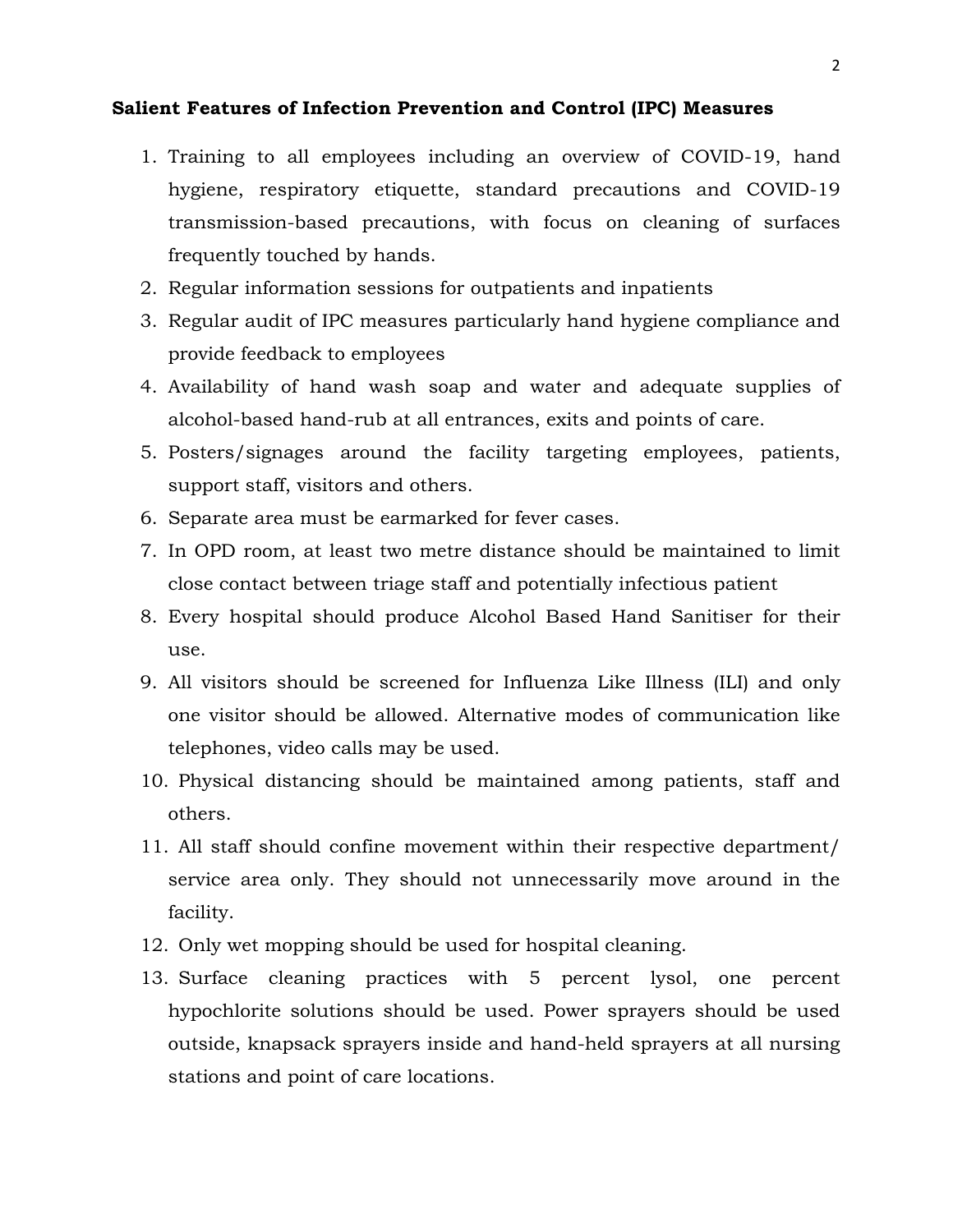- 14. Vehicles should be parked away from the service area to avoid dust generation.
- 15. Each department should function separately as standalone units to avoid cross infection.
- 16. CCTV camera is a must for tracking movement and close contacts.
- 17. All Health Care Personnel, support staff, patients and visitors should wear face mask compulsorily.
- 18. Hostels within the hospitals or affiliated to hospitals or apartments from where staff are staying should be visited by the HICC and IPC arrangements should be reviewed and corrective measures taken.

### **Deployment of Health Care Personnel**

The following category of staff should not be posted to fever OP, fever Inpatient wards and isolation facilities.

- Immune deficiency conditions like those on chemotherapy, radiotherapy and other conditions.
- Those who underwent transplant procedures.
- Chronic Kidney Disease (CKD)
- Uncontrolled diabetes mellitus
- Uncontrolled Hypertension
- Very obese people
- COPD/Bronchial Asthma
- Any other severe co-morbid conditions
- Pregnant staff and Lactating mothers

**Note:** 1. The staff may be posted at no risk or low risk duties like control

room, data management and logistics management etc.

2. All staff should be screened for diabetes, hypertension and other

co-morbid conditions and treated properly

- 3. All staff should be given a course of
	- Vitamin C 100 mg or multivitamins once daily for 10 days and
	- Zinc 20 mg for 10 days
	- Nilavembu kudineer and Kabasura Kudineer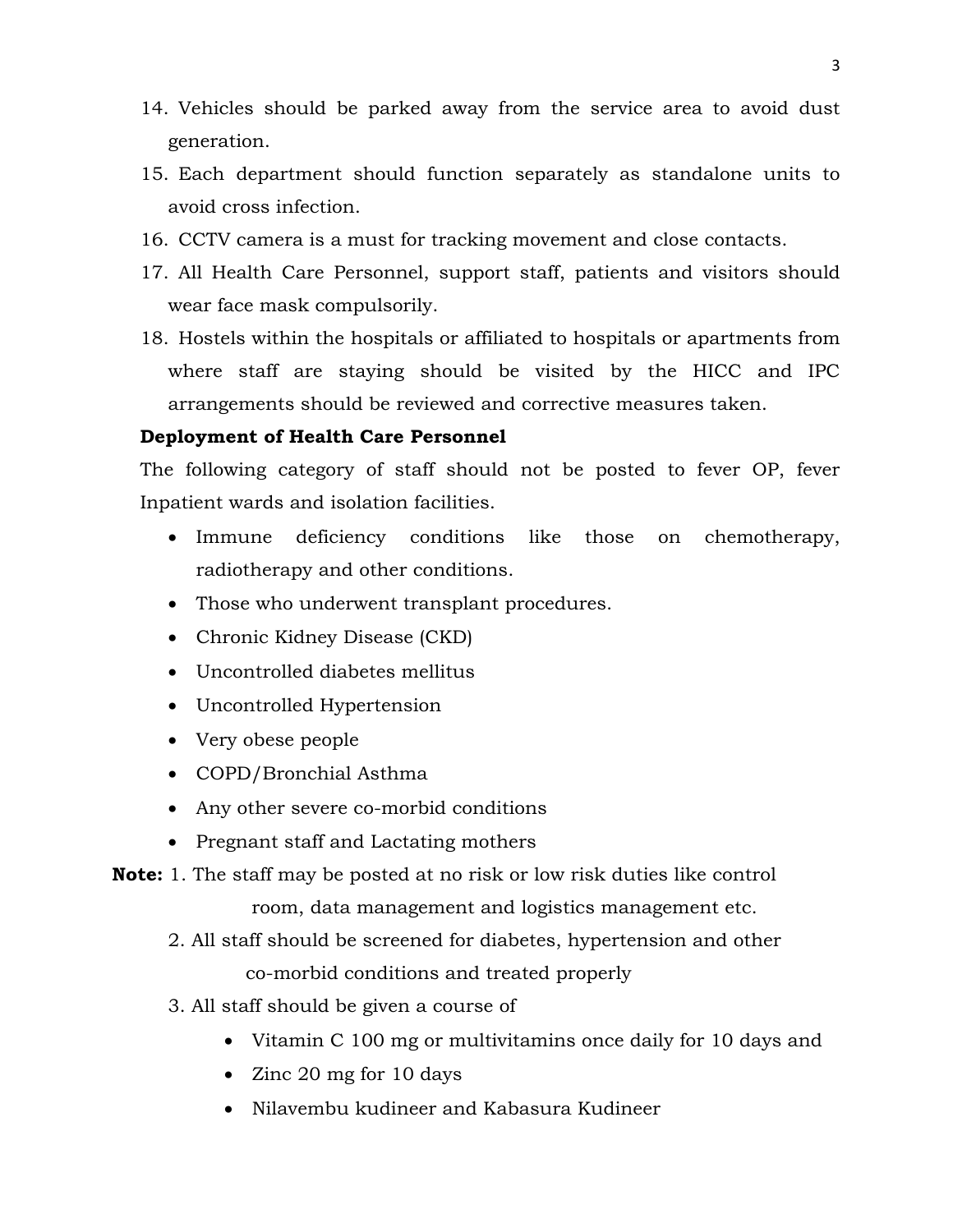# **Method for preparation and usage of Nilavembu Kudineer and Kabasura Kudineer Herbal Powder (for single person)**

Dissolve 5 gm of Nilavembu Kudineer or Kabasura Kudineer Herbal powder in 240 ml of water and boil it well and reduce to 60 ml, filter the same and drink this within 3 hours, dosage advised is 60 ml for Adult and 30 ml for Children. For additional details the respective District Siddha Medical officers may be contacted.

### **Response**

The response to COVID-19 in hospitals is based on early recognition, isolation, care and source control.

## **1.Early Recognition**

Early identification, isolation and care of COVID-19 cases is essential to limit the spread of infection.

## **1.1. Surveillance among inpatients**

- Before admission assess the health status to determine for signs of respiratory illness including fever, cough or shortness of breath.
- Assess each inpatient at least twice daily for the development of fever (>38C), cough or shortness of breath.
- Immediately report patients with fever or respiratory symptoms to the HICC and clinical staff.

## **1.2. Surveillance among Health Care Personnel**

- Employees to report and stay at home if they have fever or any respiratory illness
- Follow up on employees with unexplained absence to determine their health status.
- Undertake temperature check for all employees at facility entrance at the time of reporting for duty and at the time of leaving the institution.
- Any employee who is visibly ill should be immediately removed from patient care and treated as per clinical condition.
- Staff from containment area should not be permitted to attend duty.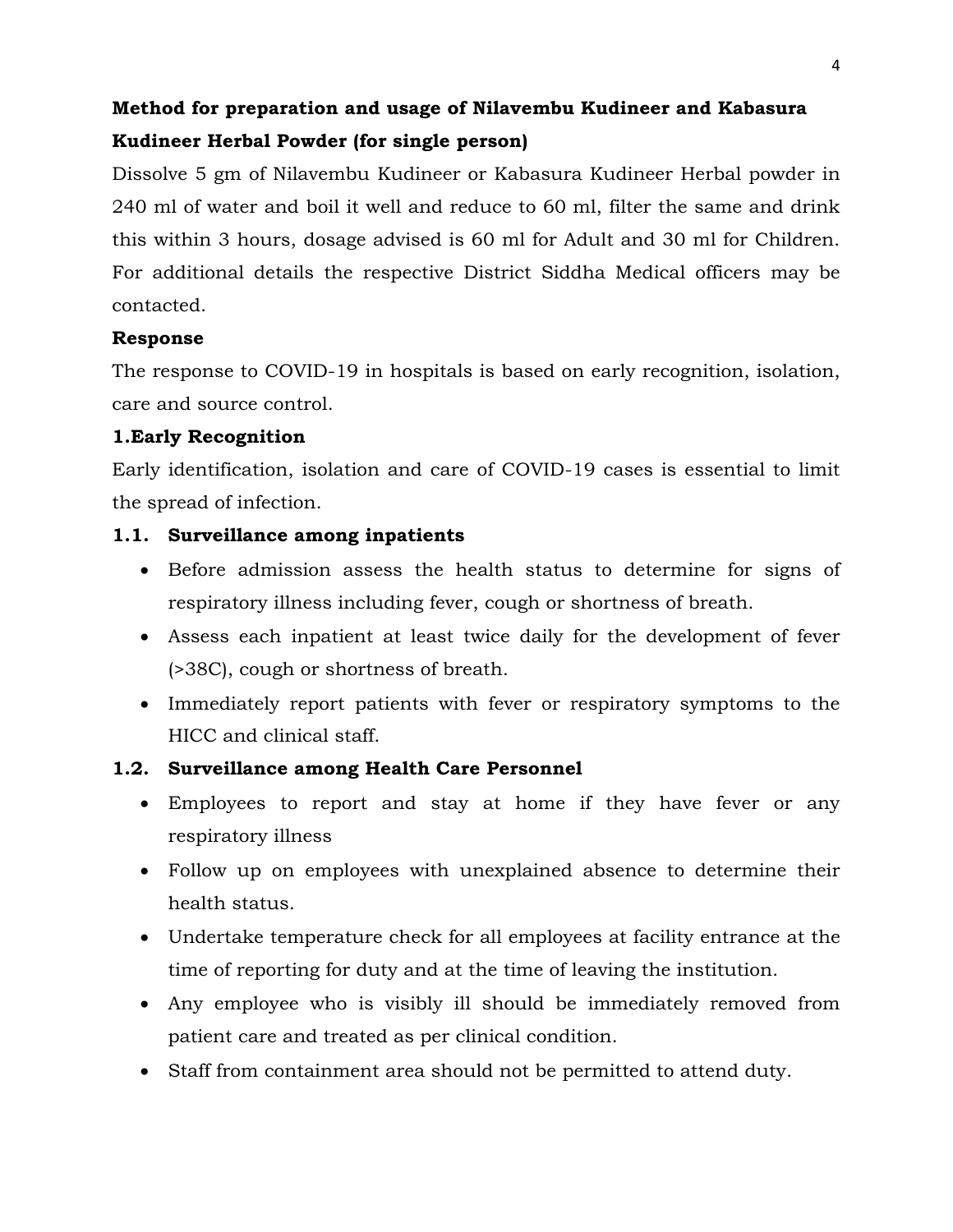#### **Source Control**

- If any patient develops respiratory illness immediately isolate in a separate room, if currently managed in a common ward or shared room.
- Medical mask should be given to the patient
- Test for COVID-19

#### **Protocol when a patient is tested positive**

- To be informed to the DDHS/Health Officer immediately
- To be admitted in isolation room and managed as per the protocol in the same hospital if facilities are available or the case should be transferred through 108 ambulance to a designated COVID-19 hospital in government or private.
- If any of the Health Care Personnel handled the case without proper PPE, they should be tested on 5th day if asymptomatic or earlier if symptomatic and exit test on 14thday. They should be under home or facility quarantine for 14 days.

## **Protocol when a Health Care Personnel is tested positive in Non-COVID-19 hospital**

- To be informed to the DDHS/Health Officer immediately
- To be admitted in isolation room and managed as per the protocol in the same hospital if facilities available or the case should be transferred through 108 ambulance to a designated COVID-19 hospital in government or private.

# **Use of Hydroxy-chloroquine for prophylaxis of SARS-COV 2 infection for Health care workers**

• Asymptomatic health care workers involved in the care of suspected or confirmed cases of COVID-19/ close co-workers should be given 400 mg twice a day on Day 1, followed by 400mg once weekly for next 7 weeks to be taken after meals.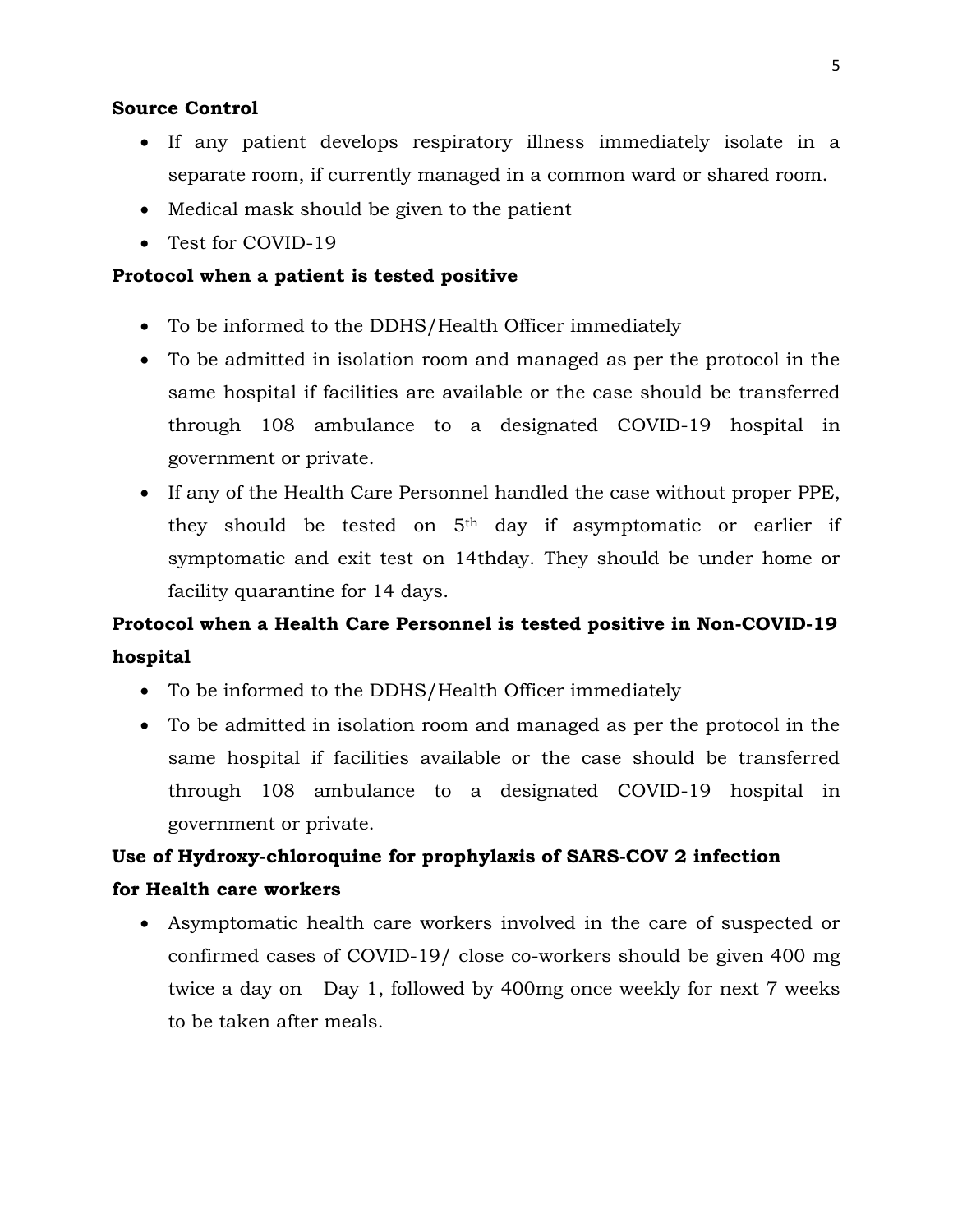#### **Cleaning procedure for isolation room**

- Linen should be stripped from the bed with care taken not to shake the linen during this action. Linen should be soaked in 1 percent Hypochlorite solution for 30 minutes for white clothes and coloured linen in 5 percent lysol or any other suitable high-level disinfectant to be used and then sent to the laundry.
- All other articles such as IV stands and furniture should be cleaned with detergent and disinfected with one percent hypochlorite solution for floors and 5 percent lysol for other surfaces.
- Walls should be cleaned with detergent and mopped with a high-level disinfectant.
- The bathrooms should be cleaned with detergent and water followed by disinfection with 1 percent hypochlorite solution.
- All surfaces touched by hands like door handles, bed rails and other surfaces should be cleaned with disinfectant.

# **Protocol for Small Institutions like a Primary Health Centre (PHC)/ Dispensary or Clinic when a patient visited the facility is tested COVID-19 positive**

- To be informed to the DDHS/Health Officer immediately
- Inpatients if any should be shifted to any major health facility with isolation room for further care
- If any of the Health Care Personnel handled the case without proper face mask and standard hand hygiene practices and surface cleaning practices, they should be tested on 5th day if asymptomatic or earlier if symptomatic and exit test on 14thday. They should be under home or facility quarantine for 14 days.
- If the case was handled with universal precautions like face mask, hand hygiene and standard disinfection protocols, the centre can function normally.
- IPC practices should be reviewed and reinforced.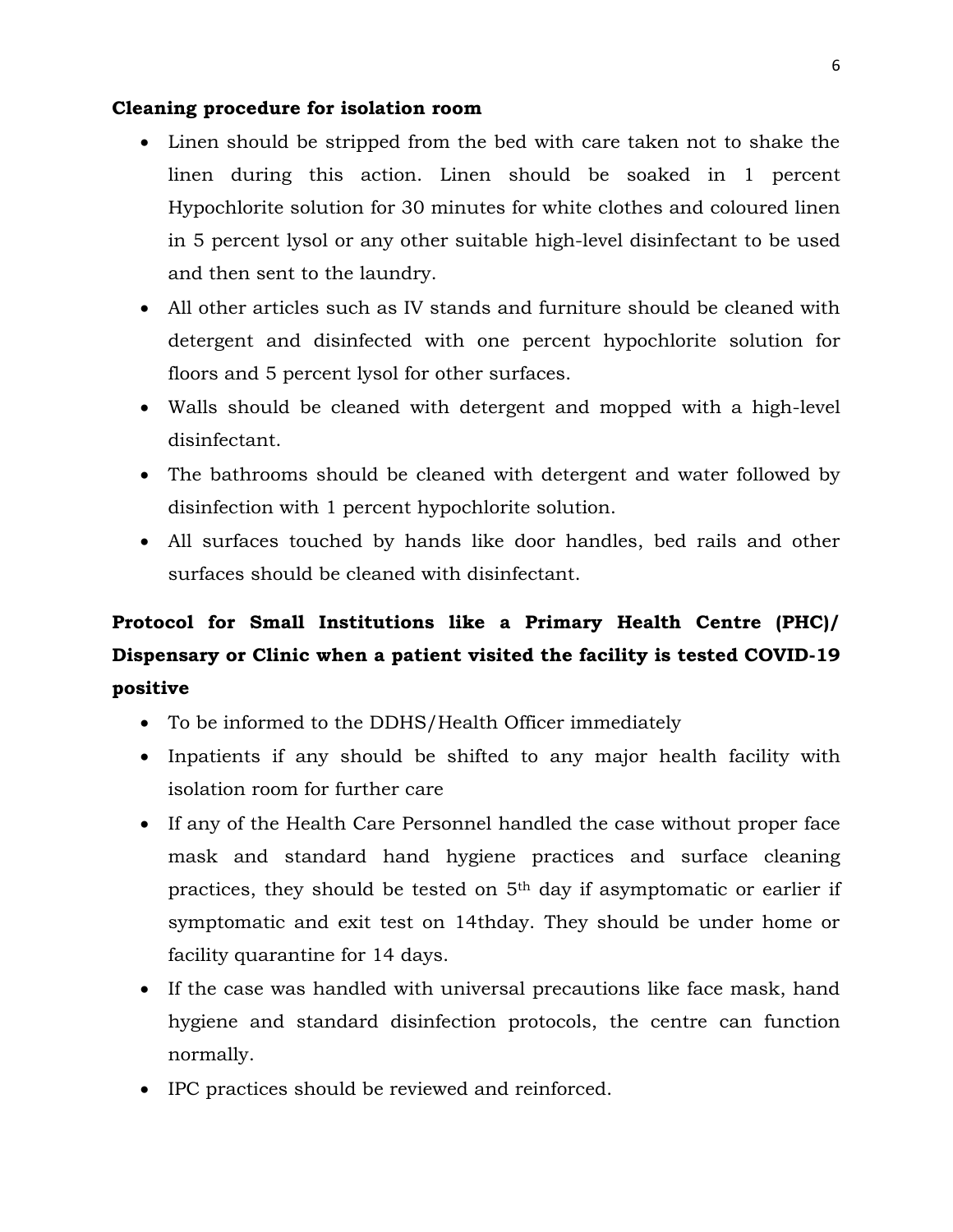- One additional round of disinfection to be organised immediately
- As a standard procedure all health care personnel should be monitored for ILI twice daily.
- Standard contact tracing and infection control practices should be followed with regard to the positive case by the concerned local health authorities.

# **Protocol for Small Institutions like a Primary Health Centre (PHC)/ Dispensary or Clinic when a Health Care Personnel of the facility is tested COVID-19 positive**

- To be informed to the DDHS/Health Officer immediately
- Inpatients if any should be shifted to any major health facility with isolation room for further care.
- All the Health Care Personnel should be tested on 5th day if asymptomatic or earlier if symptomatic and exit test on 14thday. They should be under home or facility quarantine for 14 days.
- IPC practices should be reviewed and reinforced.
- Standard contact tracing and infection control practices should be followed with regard to the positive case by the concerned local health authorities.
- The Health facility to be disinfected and fumigated on Day 1.
- Windows and doors to be kept open for natural ventilation and lighting.
- Second day disinfection to be continued.
- Centre can function with staff deputed from other centres from Day-3
- There is no need to lock or seal the institution indefinitely for weeks together.
- Quarantine for the health care staff is recommended since vulnerable population with some illness visit the health facility.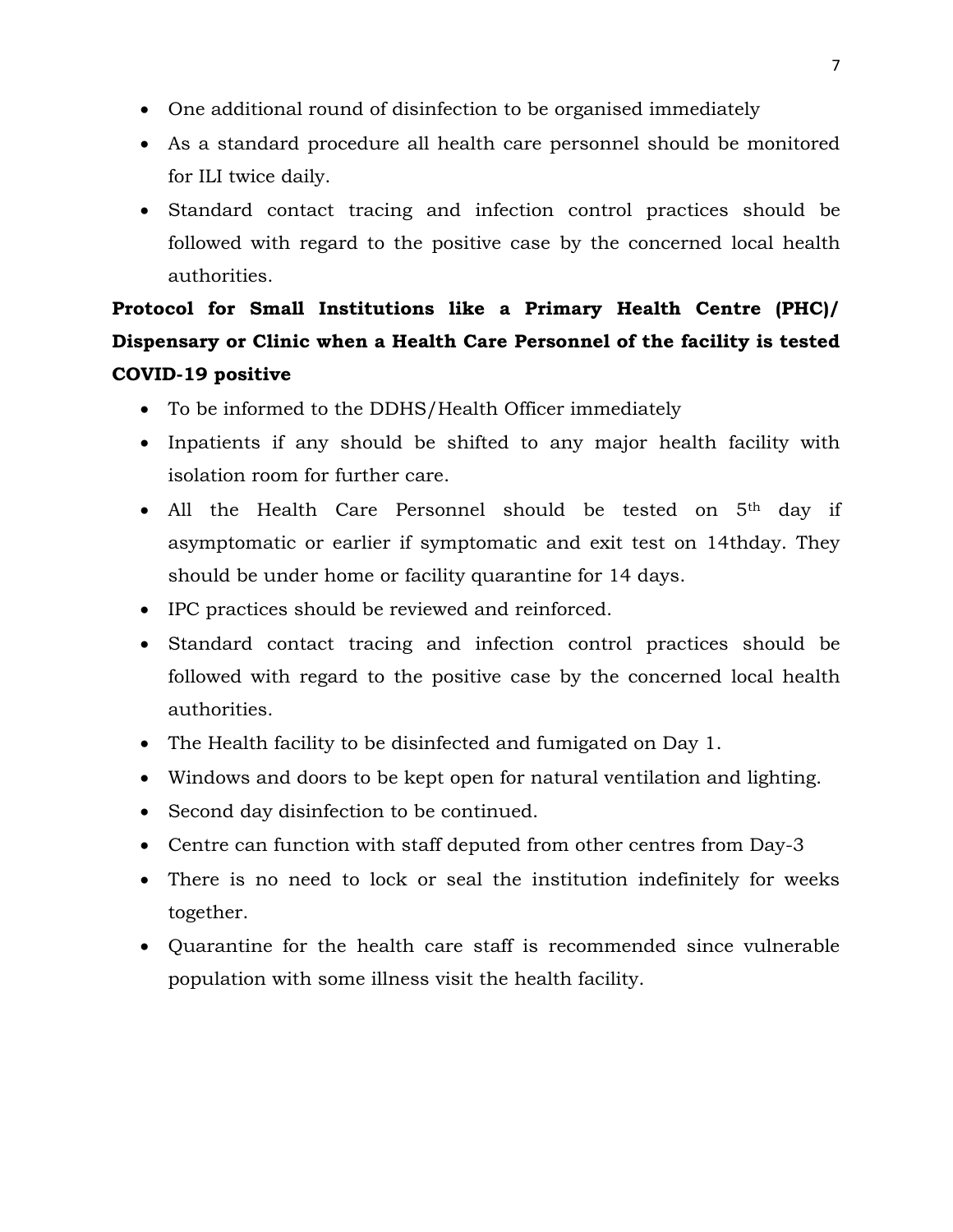**Protocol for Major Institutions like a Medical College Hospital/District Head Quarters Hospital or Nursing Homes when a patient as an Outpatient or inpatient is tested COVID-19 positive.**

- To be informed to the DDHS/Health Officer immediately
- Should be admitted immediately in an isolation room within the same hospital or in a COVID care hospital
- If any of the Health Care Personnel handled the case without proper face mask and standard hand hygiene practices and surface cleaning practices, they should be tested on 5th day if asymptomatic or earlier if symptomatic and exit test on 14thday. They should be under home or facility quarantine for 14 days.
- If the case was handled with universal precautions like face mask, hand hygiene and standard disinfection protocols, there is no need for quarantine.
- IPC practices should be reviewed and reinforced.
- As a standard procedure all health care personnel should be monitored for ILI twice daily.
- Standard contact tracing and infection control practices should be followed with regard to the positive case by the concerned local health authorities.
- The area in which the patient was admitted should be disinfected and fumigated.
- There is no need to lock or seal the institution indefinitely for weeks together.

**Protocol for Major Institutions like a Medical College Hospital/District Head Quarters Hospital or Nursing Homes when a Health Care Person is tested COVID-19 positive.**

- To be informed to the DDHS/Health Officer immediately
- Inpatients if any should be shifted to isolation rooms.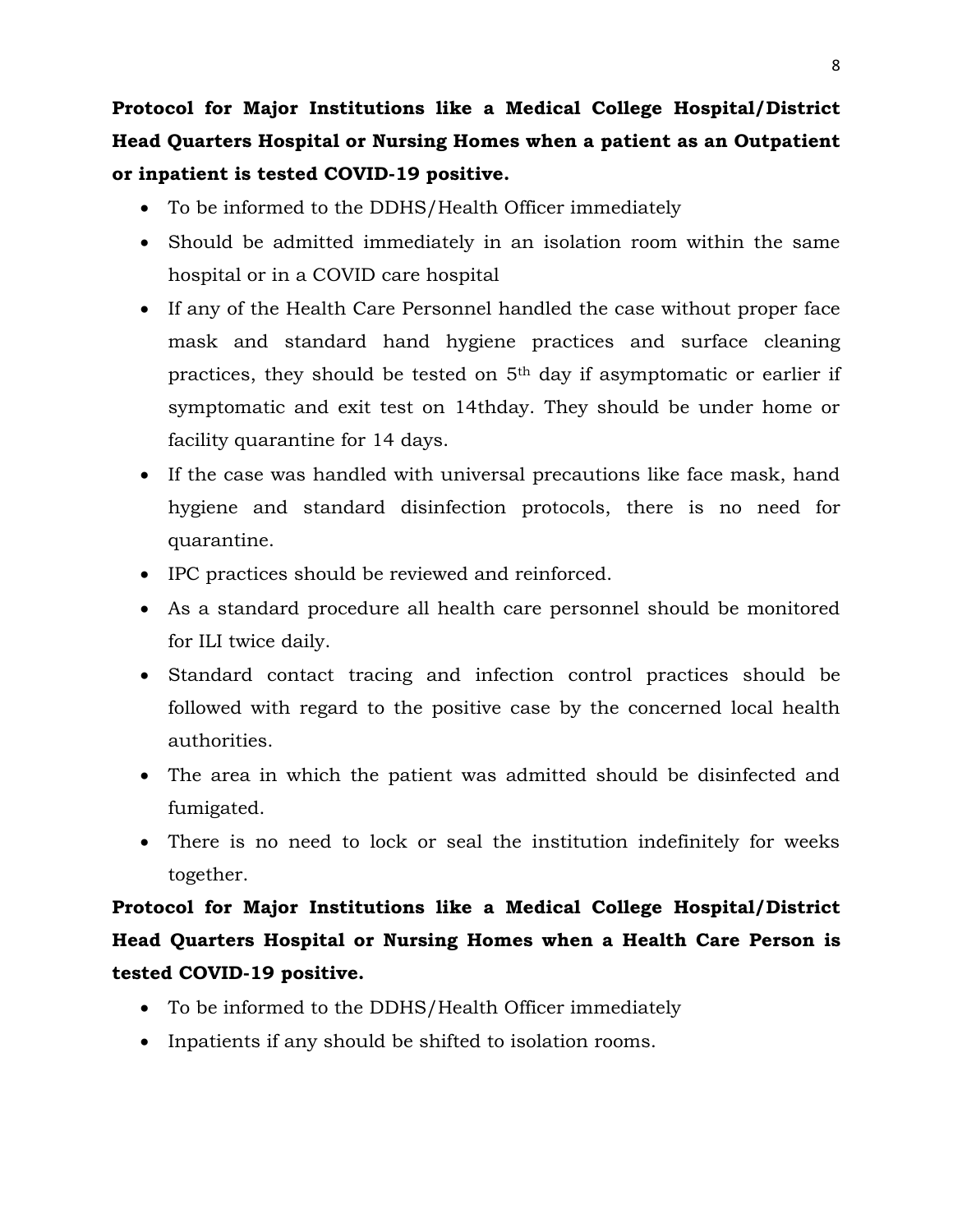- All the close contacts of the Health Care Personnel should be tested on 5th day if asymptomatic or earlier if symptomatic and exit test on 14thday. They should be under home or facility quarantine for 14 days.
- IPC practices should be reviewed and reinforced.
- Standard contact tracing and infection control practices should be followed with regard to the positive case by the concerned local health authorities.
- The affected area/department of the Health facility to be disinfected and fumigated on Day 1
- Second day disinfection to be continued.
- Affected area can function with staff deputed from other departments from Day-3 or 4.
- There is no need to lock or seal the whole institution indefinitely for weeks together.

## **Disinfection Procedure in the affected department in Major Institutions**

- The pillows and mattress covers are be cleaned with detergent, disinfected with a high-level disinfectant and sent to the laundry.
- Bed sheets, curtains, gowns and dusters must be removed, soaked in with a high-level disinfectant for one hour and then sent to laundry.
- After disinfection, wash the room, wall, window, doors, bathroom, sink and furniture with soap solution after doing thorough high dusting in that cubicle.
- Soak bed pan, urinal, kidney basin in with a high-level disinfectant for one hour, wash with detergent and dry it under sunlight.
- Bath basin, multi-bin, bucket, jugs, mugs are washed with soap solution and dried in sunlight.
- Rubber sheets (Mackintosh) are to be cleaned with detergent and water, dried, powdered and replaced.